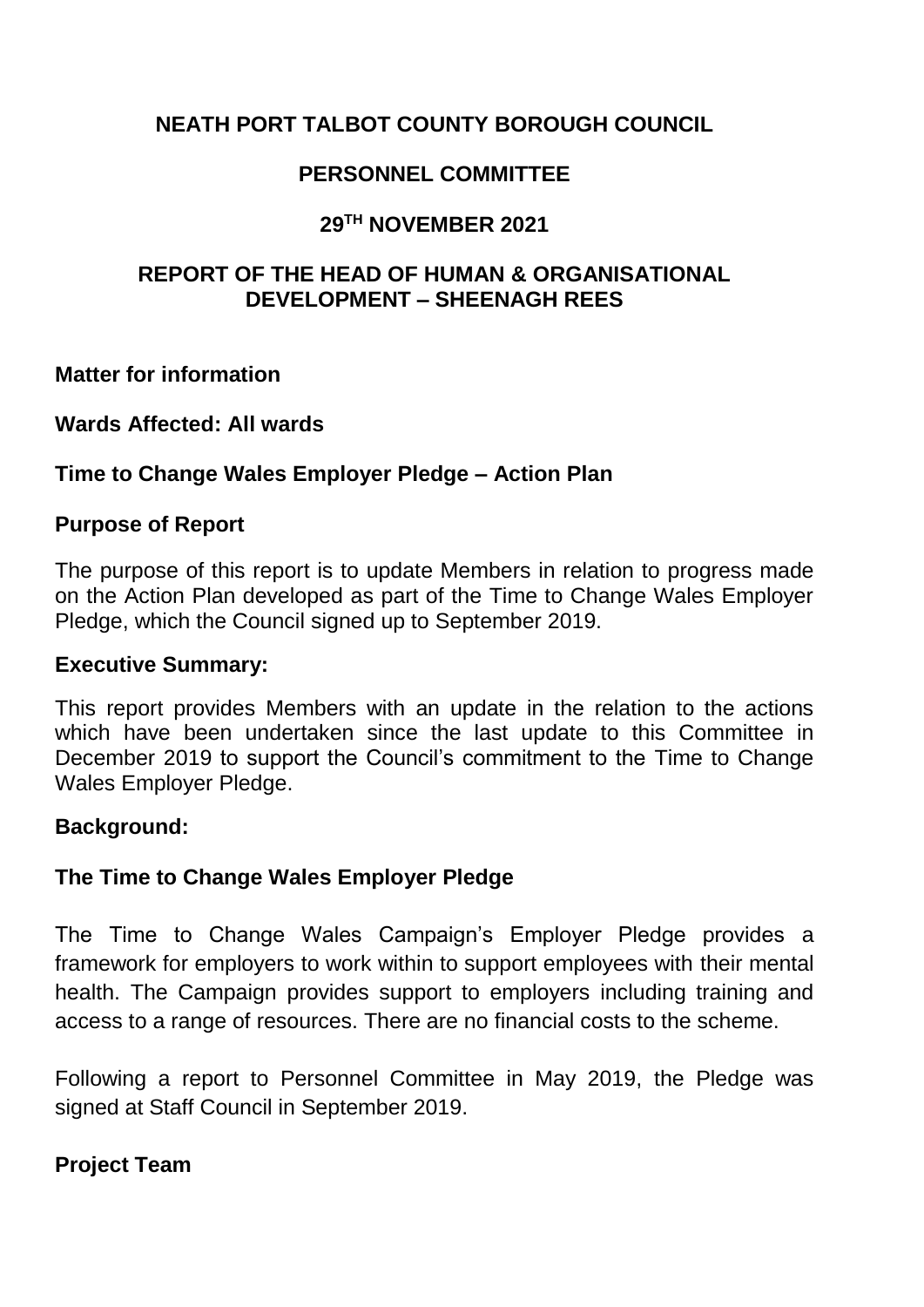A project team has been established consisting of employees from across the HR division, the Council's communications team and both teaching trade unions and 'green book' trade unions.

# **Action Plan**

The action plan draws on the internal resources we already have in place as well as resources that will be made available by Time to Change Wales, including support to train a pool of 'Employee Champions' who will be instrumental in disseminating messages and information about mental health across the Council.

A copy of the Action Plan is provided in Appendix 1. Members will note that excellent progress has been made in delivering the Action Plan. Some of the actions have been rolled forward due to the pandemic, however, provided below are some of the key actions that have been delivered since the start of the pandemic. Some of which were part of the action plan, but some of which are over and above the action plan, but which were necessary to support our workforce during the pandemic. It is anticipated that during the winter, we will continue to concentrate on initiatives to support the wellbeing of our workforce.

Key actions:-

**Staff Health and Wellbeing website** - This was launched on 9<sup>th</sup> April 2020 via Gov Notify message from the Chief Executive. Accessible inside and outside the Council, via range of digital devices, including personal smartphones. Provides support on a range of topics – available to view [here](https://www.npt.gov.uk/staff)

**Occupational Health Unit Helpline for employe**es - Monday to Friday, office hours provision providing advice and signposting to employees.

**Occupational Health Unit Referral Helpline** - A referral service for managers to deal with critical OH matters.

**Wellbeing Through Work** - The Council has been able to access this service, the mental health and wellbeing service provided to NHS employees. This provides a wide range of support on both physical and mental health wellbeing including referral to specialist support services. This onward referral includes Trauma Support for those who encounter traumatic experiences.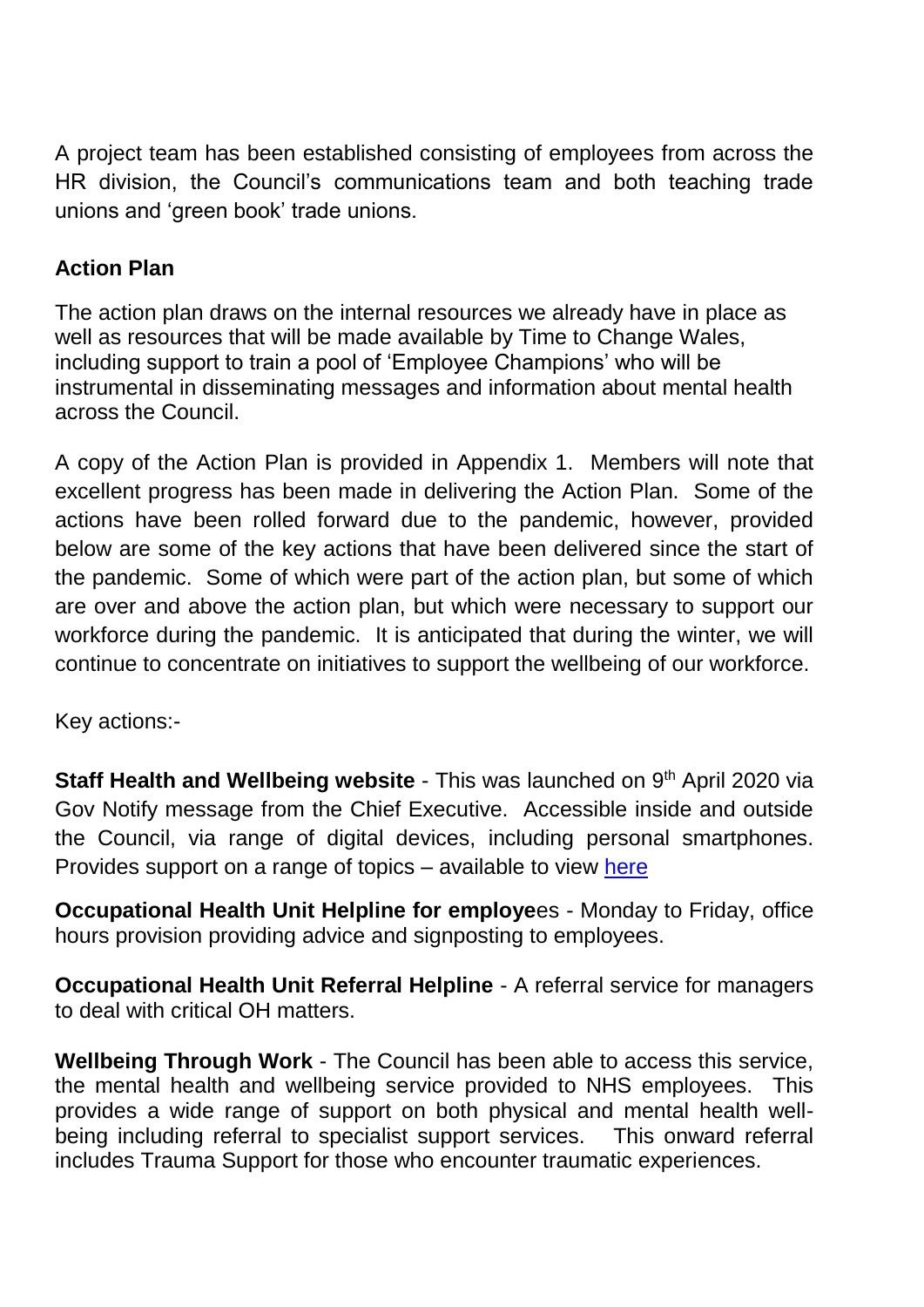**School Counselling Service Helpline for School based staff -** Signposting advice and guidance in relation to the mental health and wellbeing of teaching and learning support assistants, as well as advisory support and guidance on how teachers and learning support assistants can support young people deal with issues arising from COVID-19.

**Communications focus on wellbeing -** Mental health and wellbeing feature regularly in employee communications, including the Intranet, HR SWAY, In the Loop and now Yammer.

**Virtual Working Guidance issued -** to support the workforce that continue to work from home as a result of Covid 19 mitigation measures, and this includes guidance and support for employees and managers on how to support their mental wellbeing whilst working from home.

**Hybrid Working Framework issued** - which is the stepping stone to our Future of Work Strategy, places employee mental health and well-being as a key consideration in working arrangements. Covid 19 Workplace Risk assessments and manager guidance refer to the emotional well-being impact of the return to workplaces, as well as the physical arrangements that are necessary.

**Online First Aid for Mental Health course** - The LT&D team have worked with Neath College to develop this into an online webinar, which is also certificated. This has now been completed by 77 employees.

**Mindfulness Course**: 38 employees completed a 5-week online course offered in partnership with UNISON and funded by WULF.

## **Financial Impacts:**

There are no financial implications associated with this report as all actions are being carried out from existing resources and budgets.

#### **Integrated impact assessment:**

There is no requirement to undertake an Integrated Impact Assessment as this report is for monitoring / information purposes.

## **Valleys Communities Impacts:**